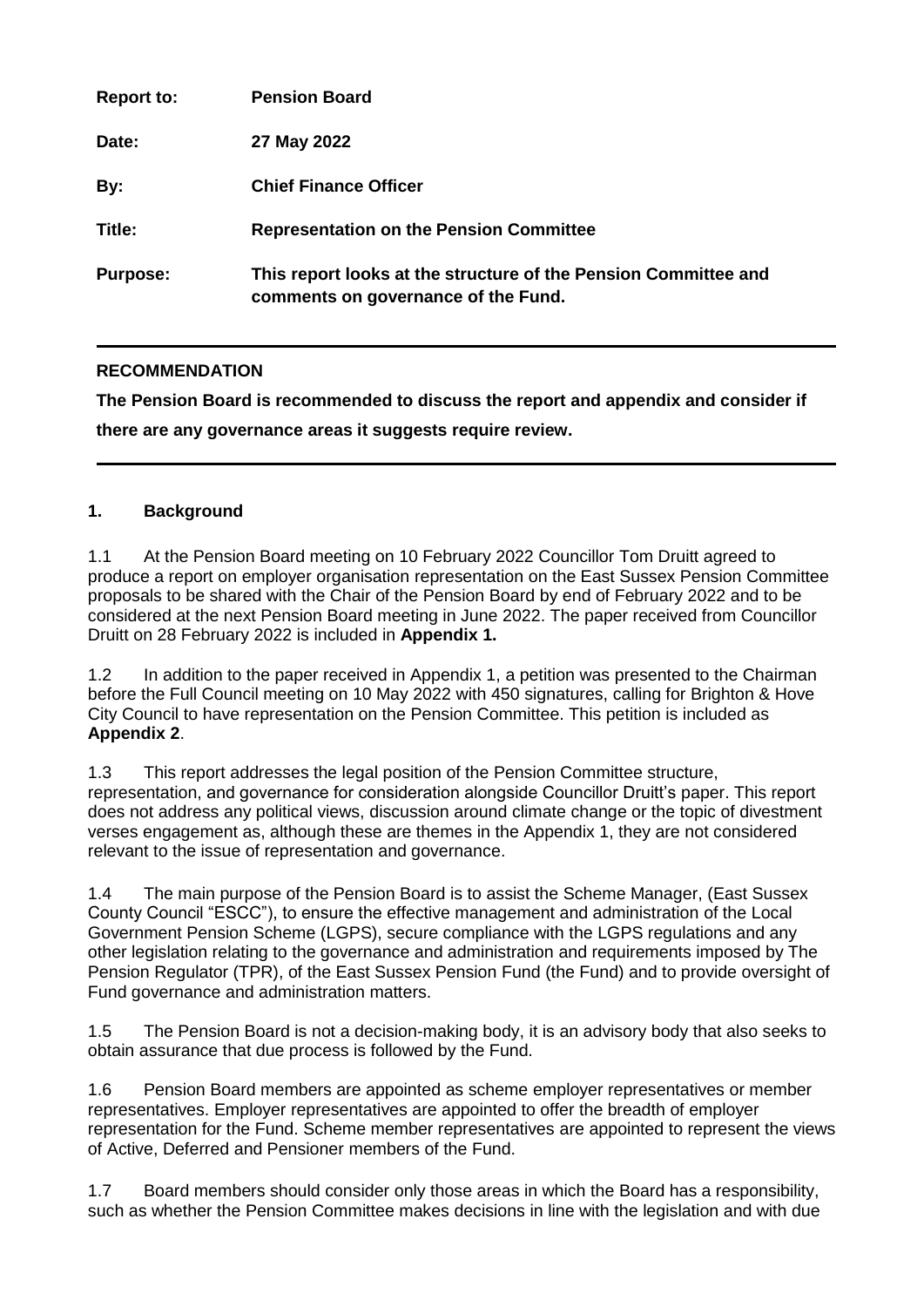diligence and effective governance. The Board does not have any powers or involvement in the appointment of members of the Pension Committee, its only course of action of a governance concern on the Pension Committee structure would be to advise the Governance Committee of East Sussex County Council if it felt the appointment process required review.

# **2. Fund responsibility**

2.1 The prime duty the Pension Committee Members is to act in the best financial interest of the Fund's beneficiaries, i.e. Scheme Members. Scheme members make contributions to the Fund in the course of doing their jobs, and as a result of this, it was found by the Supreme Court that members' pensions represent deferred pay, hence the assets invested by the Fund are those of the beneficiaries and not of any other stakeholder.

2.2 The views of other parties, whether scheme employers, taxpayers, or Scheme Members themselves cannot supersede the ultimate obligation of the Committee to decide strategic investment matters itself with the aim to provide the best long term investment return for Scheme Members.

2.3 In the LGPS, the assets of the Fund are owned solely by the Administering Authority (East Sussex County Council, as named by the Local Government Pension Scheme Regulations 2013) or Scheme Manager, not by the beneficiaries, employers or other stakeholders. This is confirmed in opinion by Nigel Giffin QC in October 2016 to the Local Government Association (LGA), who advises that the assets of the fund legally and beneficially belong to the administering authority and do not 'belong to another person' despite the administering authority, through its Pension Committee, owing fiduciary duties to Scheme Members and indirectly to scheme employers.

### **3. Regulations**

3.1 The Fund is part of the national LGPS, and is a defined benefit scheme, the terms of which are prescribed by delegated legislation made under section 7 of the Superannuation Act 1972. The main current governing instrument for the Fund is the Local Government Pension Scheme Regulations 2013 (the "2013 Regulations").

3.2 Regulation 2(2) of the 2013 Regulations provides: "The Scheme manager responsible for the local administration of pensions and other benefits payable under these Regulations is referred to in these Regulations as the "administering authority"."

3.3 Regulation 53(1) of the 2013 Regulations provides that: "The bodies listed in Part 1 of Schedule 3, referred to in these Regulations as "administering authorities", must maintain a pension fund for the Scheme."

3.4 Part 1 of Schedule 3 provides "The following bodies are required to maintain a pension fund and are administering authorities for the purposes of these Regulations— (a) a county council in England;" among other specific bodies.

3.5 The regulations also specifically comment on the administering authority for Brighton and Hove City Council in Part 2 of Schedule 3 where it provides that the appropriate administering authority for a member of the Scheme from Brighton & Hove City Council is East Sussex County Council, effective in accordance with reg. 1(2)(b) of the amending S.I. by [The Local Government](https://www.legislation.gov.uk/id/uksi/2015/755)  [Pension Scheme \(Amendment\) Regulations 2015 \(S.I. 2015/755\),](https://www.legislation.gov.uk/id/uksi/2015/755) [regs. 1\(2\),](https://www.legislation.gov.uk/id/uksi/2015/755/regulation/1/2) [32\(e\).](https://www.legislation.gov.uk/id/uksi/2015/755/regulation/32/e)

### **4. Pension Committee Structure**

4.1 It is a statutory obligation for membership of the Pension Committee to be allocated in accordance with the rules under s15 of Local Government and Housing Act 1989 and the Local Government (Committees and Political Groups) Regulations 1990 which provide for representation of different political groups on committees.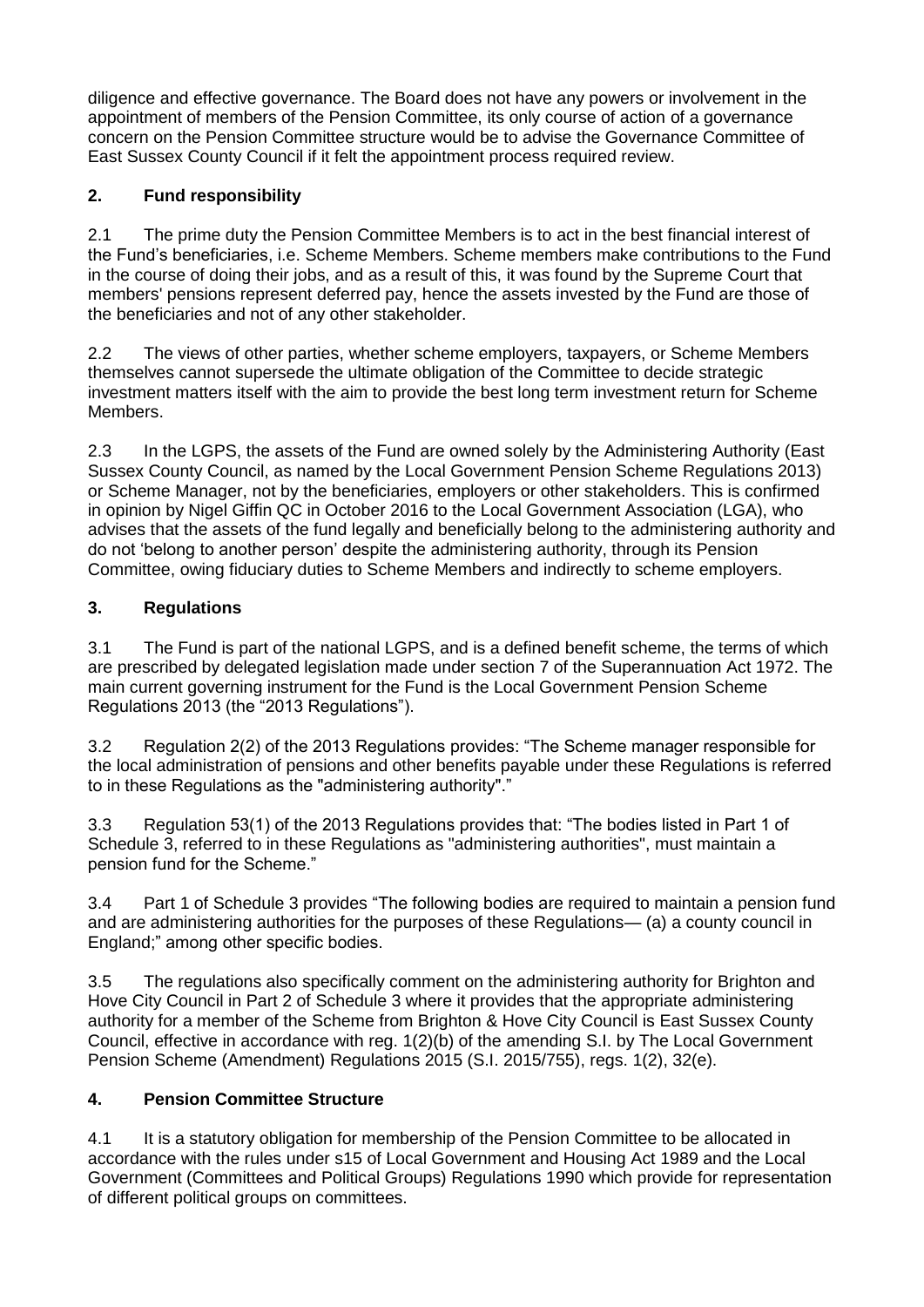4.2 The Pension Committee is made up of five East Sussex County Councillors, the composition of the committee is defined in the ESCC constitution to be politically representative of ESCC.

4.3 Whilst ESCC is also a scheme employer, the appointment of the Pension Committee is under the capacity of ESCC as Administering Authority and, as such, the Committee members are not appointed as scheme employer representatives but representatives of the Administering Authority to act on behalf of all Scheme members and employers. This is made expressly clear in the Pension Committee Terms of Reference where it states "No matters relating to East Sussex County Council's responsibilities as an employer participating within the East Sussex Pension Fund are delegated to the Pension Committee". The members of the Pension Committee are required to consider "views expressed by employing organisations and staff representatives in relation to the operation of the East Sussex Pension Fund" but are not permitted to take decisions in order to benefit any particular employer ahead of the overall interests of the Fund.

4.4 The Local Government Association (LGA) obtained legal opinion from James Goudie QC in January 2015 where it was confirmed that a Pension Committee with investment decision making powers is a Finance Committee and is, therefore, restricted in its membership, excluding nonelected members onto the Committee unless there is a separate subcommittee for investment decisions, which consists solely of elected members of the Administering Authority. For the Fund, investment decisions are taken by the Pension Committee.

4.5 The current roles and responsibilities set out in the Terms of Reference of the Pension Committee, indicate that this Committee is appointed to regulate and control the finance of the Fund. As such non-ESCC councillors would not be permitted to be allowed to be members of the Pension Committee via section 102(3) of the Local Government Act 1972.

4.6 The Pension Committee is required under the 2016 LGPS Investment Regulations to take 'proper advice' – meaning the advice of a person whom the authority reasonably considers to be qualified by their ability in and practical experience of financial matters in formulating its investment strategy.

4.7 Whilst all Committee Members bring with them their own knowledge and experience, political views should form no part of the consideration of issues or of the decision-making process. Committee Members must act as fiduciaries, safeguarding the interests of those to whom they owe their duties. Committee Members must take decisions in accordance with their public law obligations, including the obligations of reasonableness, rationality and impartiality.

### **5. Representation**

5.1 The Pension Board has three employer representatives, a Councillor representative from Brighton and Hove City Council with another Councillor to represent the Borough and District Councils and the third representative to represent the smaller employers. Scheme Member representatives include two union members who are active members of the Fund and a pensioner member. The Board also has an independent chair. All appointments are made by the ESCC Governance Committee under delegated authority.

5.2 The independent chair of Pension Board attends all Pension Committee meetings and comments on all papers during the meeting, the independent chair stays for the exempt section of Committee meetings also (this is at the agreement of the Pension Committee at each meeting rather than in the Terms of Reference). The Pension Board minutes are the first item of the Pension Committee agenda so feedback from the Pension Board can be taken into account by the Pension Committee. Other Pension Board members are welcome to attend as a member of the public to the Pension Committee.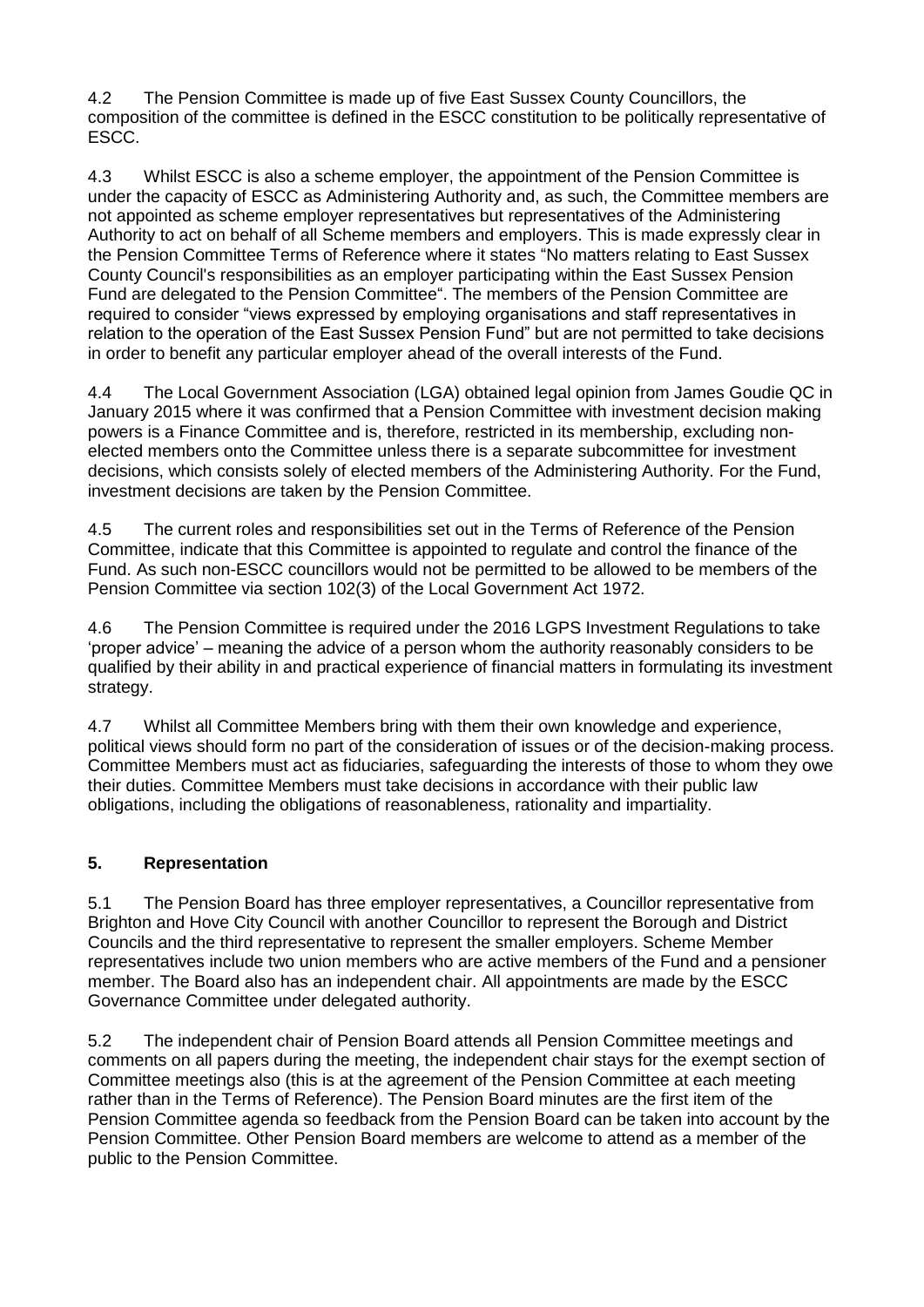5.3 The Chair of the Pension Committee attends Pension Board meetings on the request of the Pension Board, other Pension Committee members are also invited to attend, and they do occasionally sit in.

5.4 In addition to the Pension Committee and Pension Board, the Fund has a number of working groups to help develop, progress and monitor specific areas of work such as administration, communications and the McCloud project. There is also an investment implementation working group to implement investment decisions made by the Pension Committee, and to carry out research to present to the Pension Committee for decision, membership is open only to Fund Officers and advisers with the Chair of the Pension Committee invited to sit in.

5.5 The Pension Committee discusses the same papers as the Pension Board, other than investment items, with the Pension Committee also approving the budget and accounts of the Fund. The Pension Board has the opportunity to comment on the budget in its meetings in advance of the Pension Committee prior to the decision making.

5.6 The Fund and the Administering Authority has no fiduciary duty to residents of any locality and as such there is no representation in any form of "residents" in either the Pension Committee or Pension Board structure. The fiduciary duty of the Fund is to the beneficiaries of the scheme. Scheme Members are located not just in East Sussex or Brighton and Hove but across the UK and farther afield.

5.7 As laid out in the Communications Strategy, elsewhere on the agenda, there are several routes for communication with the Fund for Scheme Members. In addition to the representation of the Scheme Members on the Pension Board, the Fund also carries out surveys with members to get feedback on the administration of the Fund; the results of the recent surveys will be discussed at Communications Working Group when available.

### **6. Governance**

6.1 The Fund underwent a comprehensive Governance review in 2020 carried out by an independent governance consultant. The findings of this review were presented to Pension Board and Committee in June 2020. This review was a follow up to focus on governance and resource arrangements following a report in January 2019 which looked at the evolution of the Fund and interaction with the Fund's management. The governance review focused on ensuring the Fund would be compliant with the Scheme Advisory Board's Good Governance Project and making it a leader in the LGPS for governance arrangements.

6.2 As a result of this review the independent consultant made a number of recommendations aimed at improving the Fund's organisational and governance structure. Most of the recommendations were implemented immediately with a change to the constitution, the terms of reference to both the Pension Committee and Pension Board, change to delegations, creation of a new Pensions Team structure and implementation of two new strategies, the remaining recommendations were implemented in the following quarters with the last item implemented in November 2020. These recommendations have led to major changes within the management and governance of the Fund.

6.3 The Fund won the Fund of the Year (over £2.5bn assets) at the 2021 LAPF investment awards. The LAPF Investments Awards were established in 2015 and have come to be recognised as a mark of excellence in the field of pensions provision in the LGPS. To win this award the Fund has to demonstrate excellence in: Implementing best practice; Leadership across pension fund operations; Investment performance; Governance; Administration; Collaboration and leadership within the LGPS.

6.4 Internal Audit reports in 2020 and 2021, both found substantial assurance on regulatory compliance, with no recommendations made in 2021.